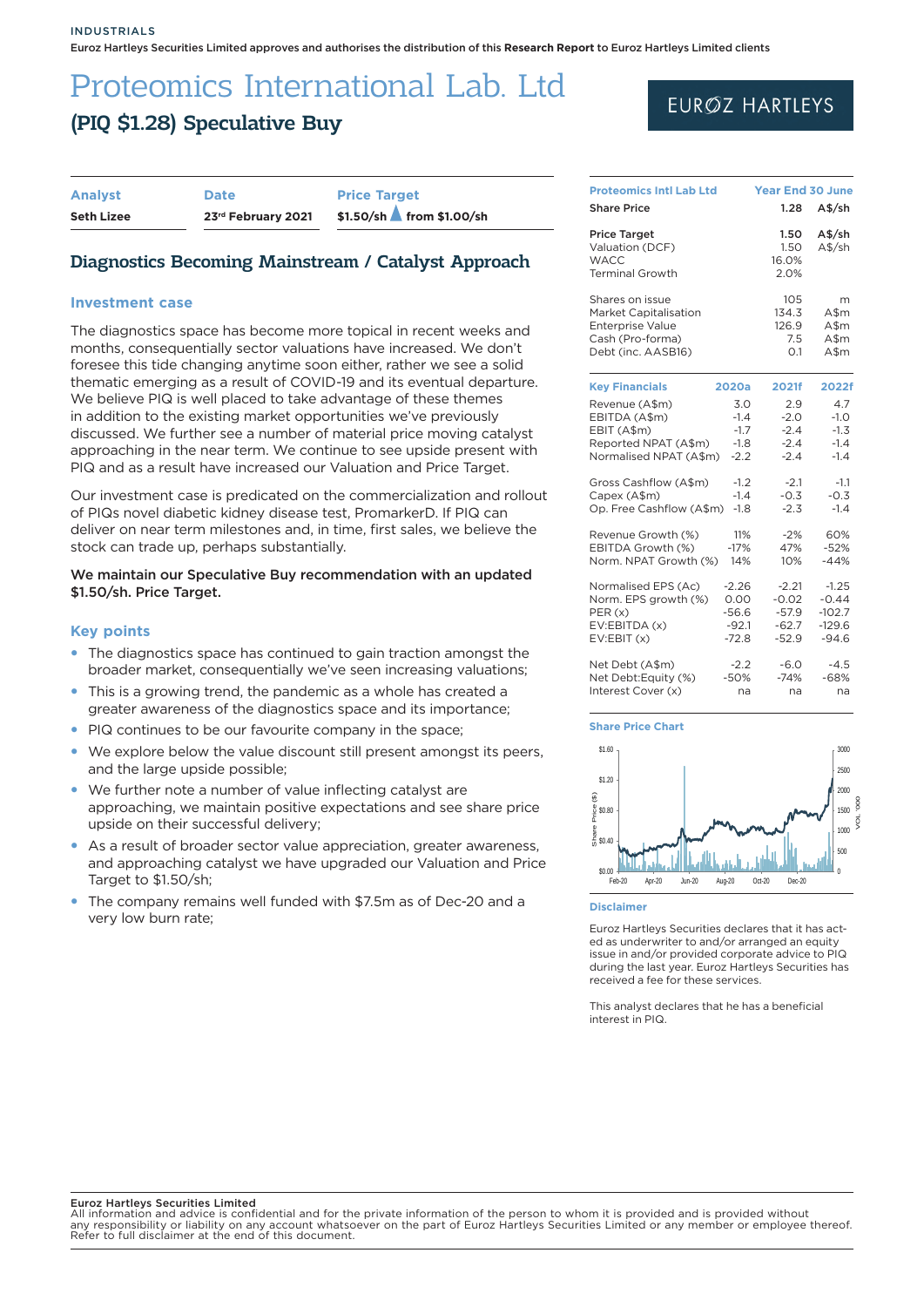### (PIQ \$1.28) Speculative Buy

### **Analysis**

We see the increasing interest in the diagnostics space emerging as a result of Covid-19, arising via two areas:

- Awareness on testing The pandemic has provided community awareness towards testing and its importance;
- Possible pent-up demand in screening The pandemic has led to broad decreases in non-urgent hospital/doctor visits. PIQ has outlined it believes there is strong pent-up demand for screening of major diseases neglected during the pandemic, including diabetes and its complications.

These factors create a number of possible opportunities for the broader diagnostics space, and especially for PIQ.

We don't see this trend changing either, with a global vaccine rollout underway and a downward trend in daily cases a possible end to COVID-19 at some stage is now being discussed.

We highlight the below for reference:



*Source: Bloomberg LP*

This growing interest has continued to lift broad sectors valuations in recent months. Although PIQ has also experienced a solid re-rate, we continue to see material value discrepancies between the Company and its Peers. Combined with its commercial position and market opportunity, we continue to see potential upside present.

#### Euroz Hartleys Securities Limited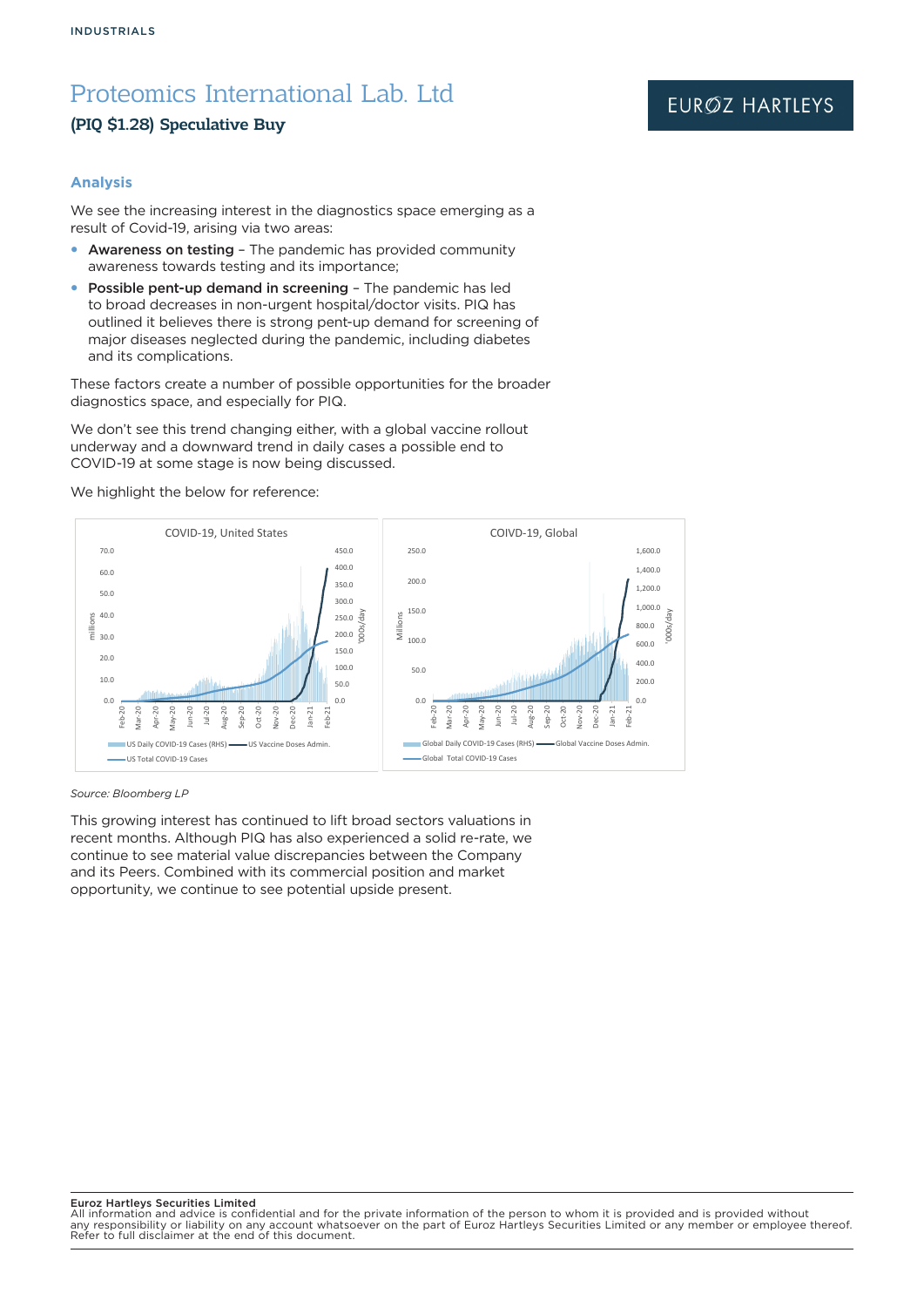### (PIQ \$1.28) Speculative Buy

## EURØZ HARTLEYS

This solid positioning is demonstrated in the comparable table below:

|                          |            |                                  |                 |                |            | <b>Revenue</b>             |              |                                        |                                                                                                                                                                  | <b>Clinical</b> |                   |            | Regulatory |              |              |                     |
|--------------------------|------------|----------------------------------|-----------------|----------------|------------|----------------------------|--------------|----------------------------------------|------------------------------------------------------------------------------------------------------------------------------------------------------------------|-----------------|-------------------|------------|------------|--------------|--------------|---------------------|
| <b>Ticker</b>            |            | <b>Exchange Company Name</b>     | <b>Mkt Cap</b>  | EV             |            | FY'20a FY'21e FY'22e Stage |              |                                        | <b>Key Product(s)</b>                                                                                                                                            | <b>Studies</b>  | Sale <sup>5</sup> | <b>FDA</b> | CE.        | HC           | <b>TGA</b>   | TAM (US\$m)         |
| <b>RENX</b>              |            | <b>LSE/NYSE Renalytix AI PLC</b> | 1,168.0 1,147.7 |                | 0.1        | 32.0                       |              | 89.4 Commercialisation KidneyIntelX    |                                                                                                                                                                  | Various         |                   | $X^3$      |            |              |              | 12,000              |
| <b>VHT</b>               | <b>ASX</b> | Volpara Health Tech              | 366.5           | 313.0          | 15.2       | 20.5                       | 27.1         | Commercial                             | <b>Volpara Density</b><br><b>Volpara Enterprise</b><br>Volpara Live!<br><b>Volpara Risk</b><br><b>Aspen Breast</b><br><b>Aspend Lung</b><br><b>Various Other</b> | <b>Various</b>  | $\mathbf{x}$      | X          | X.         | $\mathsf{x}$ | X            | 750                 |
| <b>RHY</b>               | <b>ASX</b> | <b>Rhythm Biosciences</b>        | 298.3           | 292.3          | 0.1        | na                         | na           | Development                            | ColoSTAT                                                                                                                                                         | <b>Various</b>  |                   |            | $\circ$    |              |              | 6.500               |
| BD1*                     | <b>ASX</b> | <b>Bard1 Life Sciences</b>       | 256.2           | 249.0          | 0.2        | na                         | na           | Commercial/<br>Development             | <b>hTERT ICCC Test</b><br>EXO-NET-RUO<br>EXO-NET-PaCS<br><b>BARD1-Breast</b><br>BARD1-Lung<br><b>Various Other</b>                                               | <b>Various</b>  | $\mathbf{x}$      | X          | X.         | X            | $\mathsf{X}$ | 6,574               |
| <b>GSS</b>               | <b>ASX</b> | <b>Genetic Signatures</b>        | 250.0           | 213.8          | 11.3       | 34.5                       | 24.7         | Commercial                             | 3base<br>EasyScreen                                                                                                                                              | <b>Various</b>  | $\mathsf{X}$      |            | X.         |              | X.           | 8,400               |
| <b>PIQ</b>               | <b>ASX</b> | <b>Proteomics Int Lab</b>        | 134.3           | 126.9          | 3.0        | 2.9                        | 4.7          | <b>Commercialisation Various Other</b> | PromarkerD<br>Developments                                                                                                                                       | <b>Various</b>  |                   | $\circ$    | X.         |              | $\mathsf{X}$ | 33.200              |
| <b>Median</b><br>Average |            |                                  | 277.3<br>412.1  | 270.6<br>390.3 | 1.6<br>5.0 | 26.3<br>22.5               | 25.9<br>36.5 |                                        |                                                                                                                                                                  |                 |                   |            |            |              |              | 7,487.0<br>11,237.3 |

*O = Ongoing/In Progress*

*\*Sales & regulatory approvals only hTERT ICC Test Product (Not core focus)*

*³Under "Breakthrough designated devices"*

*⁴regulatopry approval on applicable to HIV version*

*⁵Sales of 'Key Product(s)'*

*Sources: Company annoucements, Company Websites, Facset, Euroz Hartleys Estimates All figures in A\$m, unless otherwise stated*

The main takeaway is the valuation discount present between PIQ and its peers. Although making perfect comparisons is difficult, we continue to believe there is upside present based on the companies current position, with even greater potential as the company advances.

PIQ remains very well positioned with its novel diabetic kidney disease test, PromarkerD, already clinically validated and ready for sales now. This compares to other peers such as RHY & BD1, who still require further development on some of their products yet attract valuations 2.0-2.5x higher.

We continue to see RENX as one of PIQs closest peers, the company remains modestly more commercially advanced with greater US regulatory approvals and coding/coverage progress, yet commands a valuation nearly 12x higher than PIQ. Although we are not implying PIQ should trade at such valuations, we indicatively see it as the opportunity present with PIQ should it achieve similar levels of commercial progress.

#### Euroz Hartleys Securities Limited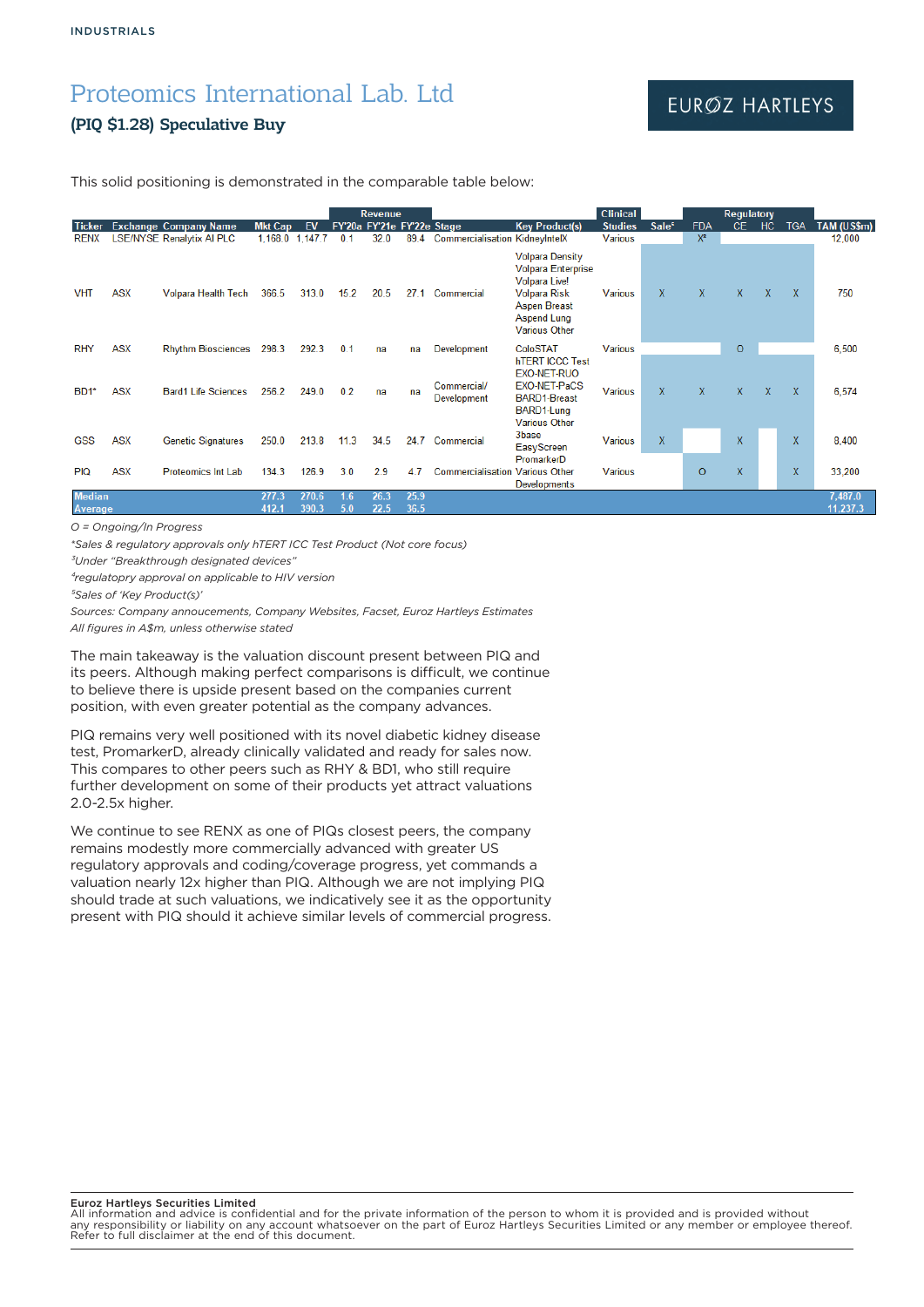## (PIQ \$1.28) Speculative Buy

### Catalyst

We continue to see a number of upcoming catalyst for PIQ. We highlight the table below:



*Source: Euroz Hartleys Estimates*

We anticipate PIQ will trade up upon successfully achieving these catalyst, potentially substantially with some.

We explore below a upcoming catalyst which we believe could be material to PIQ share price in the near term.

### Janssen Stage 2 Study Results

PIQ and Janssen expanded their collaboration in March 2020 to include a second stage (Janssen Stage 2). The study will determine if PromarkerD can assess the effectiveness of canagliflozin as a treatment for Diabetic Kidney Disease.

The study results are material in our opinion as we believe it could lay the foundation for PromarkerD's use as a Complementary Diagnostic test (CDx), whereby it would be used:

- Upon prescription of drug treatments for diabetes; or
- Throughout a patients course of treatment (potentially lifetime) to monitor the ongoing risk of developing DKD

We interpret 3 different possible outcomes, 2 of which would indicate successful results:

- Reduced risk of developing DKD (lowering PromarkerD risk stratification): Successful outcome
- Stable risk of developing DKD (unchanged PromarkerD risk stratification): Successful outcome
- Increased risk of developing DKD (increasing PromarkerD risk stratification): unsuccessful outcome

Logically we would expect either first or the second outcomes, since if the drug currently works for 'sicker' individuals one would expect it to be somewhat effective for 'less sick' people. However, to be noted, regardless of outcome, these results have NO bearing on PromarkerD's effectiveness.

Per our timeline above, we continue to expect results within the coming 2 quarters.

#### Euroz Hartleys Securities Limited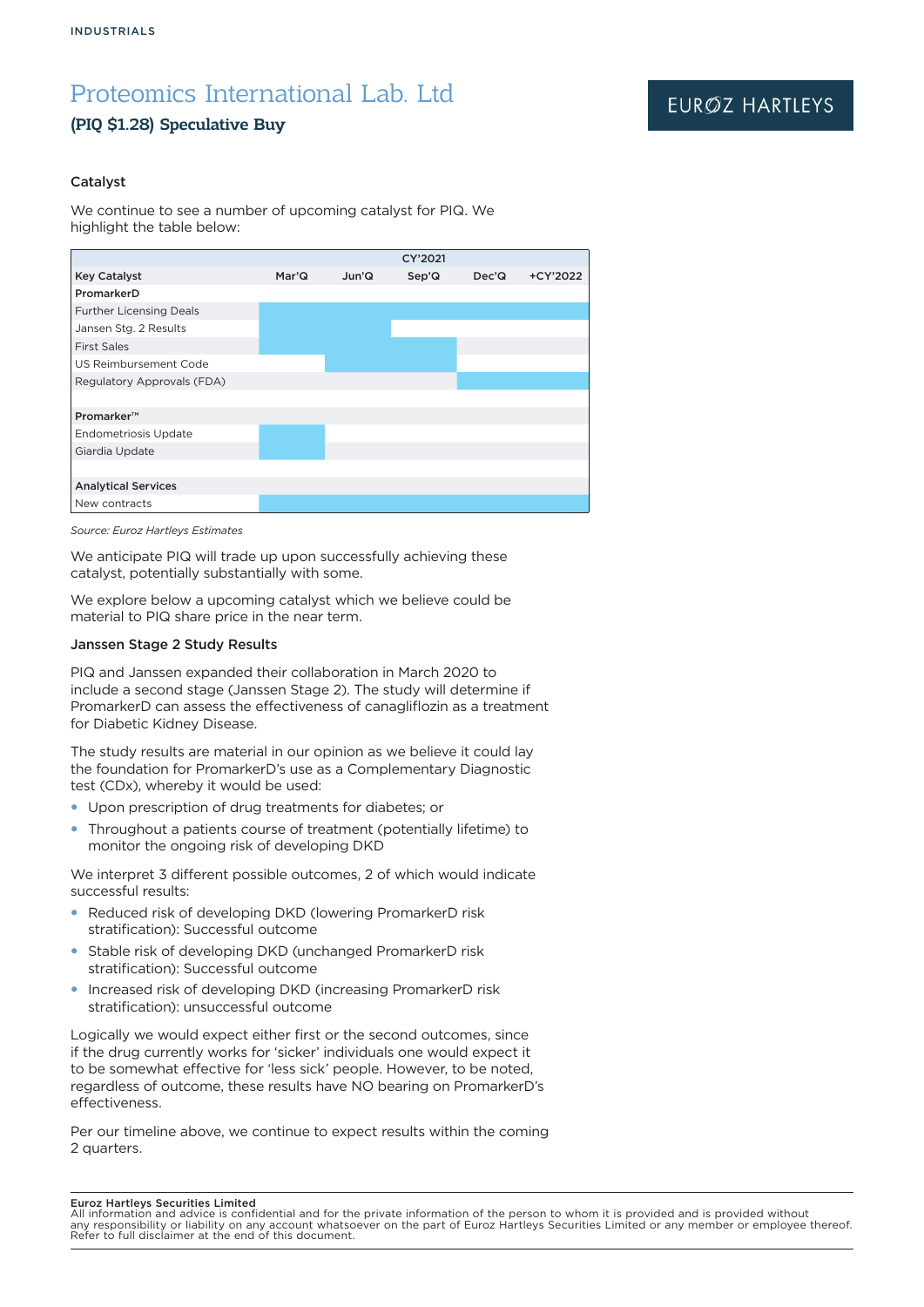### (PIQ \$1.28) Speculative Buy

## EURØZ HARTLEYS

### Valuation and Price Target

As a result of broader sector value appreciation, greater awareness, and approaching catalyst we have upgraded our Valuation and Price Target to \$1.50/sh. This Price Target per our analysis requires PIQ achieving the level of commercial adoption outlined in our previous research. The factors and risks surrounding these assumptions further drive our Speculative Buy recommendation.

| <b>Valuation Summary</b>   |          |        |  |  |  |  |
|----------------------------|----------|--------|--|--|--|--|
| DCF EV                     | A\$m     | 149.5  |  |  |  |  |
| (+) Cash (1H'21)           | A\$m     | 7.5    |  |  |  |  |
| (-) Debt (1H'21)           | $A\$ m   | $-0.1$ |  |  |  |  |
| <b>Equity Value</b>        | A\$m     | 156.9  |  |  |  |  |
| $($ / $)$ SOI              | m        | 104.9  |  |  |  |  |
| <b>Valuation per Share</b> | $A$$ /sh | 1.50   |  |  |  |  |
|                            |          |        |  |  |  |  |
| <b>Price Target</b>        | \$/sh    | 1.50   |  |  |  |  |

*Source: Euroz Hartleys Estimates*

Euroz Hartleys Securities Limited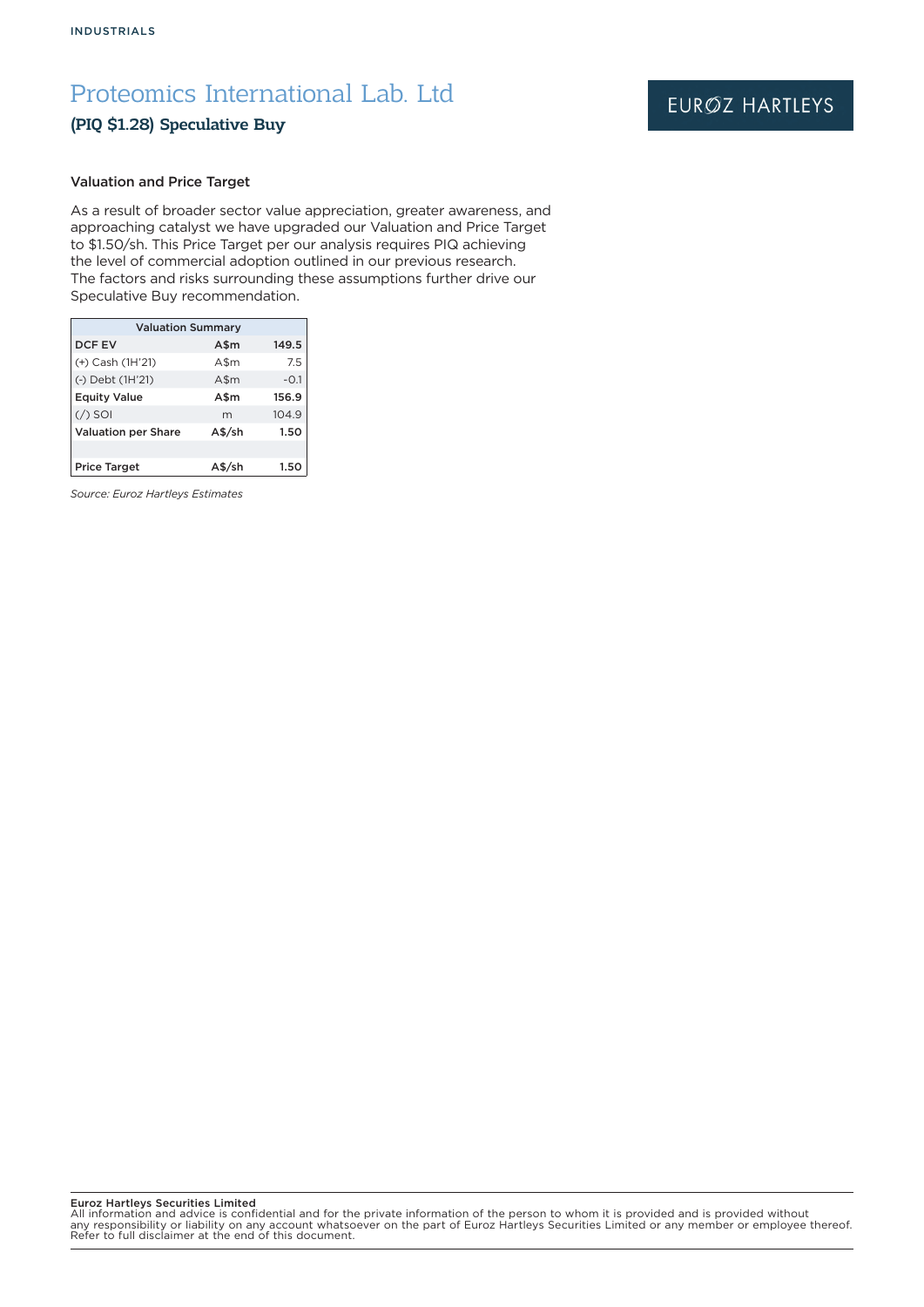### (PIQ \$1.28) Speculative Buy

| <b>Financial Statements</b>                                    | 2019a            | 2020a            | 2021f            | 2022f            |
|----------------------------------------------------------------|------------------|------------------|------------------|------------------|
| <b>Income Statement</b>                                        |                  |                  |                  |                  |
| PromarkerD Royalties<br><b>Analysis Business</b>               | 0.0<br>1.5       | 0.0<br>1.4       | 0.3<br>1.6       | 2.0<br>1.7       |
| Other Income                                                   | 1.2              | 1.6              | 1.1              | 1.0              |
| <b>Total Sales</b><br>$(-)$ COGS                               | 2.7<br>0.0       | 3.0<br>O.O       | 2.9<br>$-0.1$    | 4.7<br>$-0.4$    |
| Gross Profit                                                   | 2.7              | 3.0              | 2.9              | 4.3              |
| $(-)$ OPEX<br>EBITDA                                           | $-4.3$<br>$-1.7$ | $-4.4$<br>$-1.4$ | $-4.9$<br>$-2.0$ | $-5.3$<br>$-1.0$ |
| $(-)$ D&A                                                      | $-0.2$           | $-0.4$           | $-0.4$           | $-0.4$           |
| <b>EBIT</b>                                                    | $-1.9$           | $-1.7$           | $-2.4$           | $-1.3$           |
| (-) Net Finance<br>(-) Other Expenses                          | O.O<br>$-0.2$    | O.O<br>O.O       | O.O<br>0.0       | O.O<br>0.0       |
| EBT                                                            | $-2.1$           | $-1.8$           | $-2.4$           | $-1.4$           |
| $(-)$ Tax<br><b>Reported NPAT</b>                              | 0.0<br>$-2.1$    | O.O<br>$-1.8$    | 0.0<br>$-2.4$    | 0.0<br>$-1.4$    |
| (+/-) Abnormals                                                | 0.2              | $-0.4$           | 0.0              | 0.0              |
| <b>Norm NPAT</b>                                               | $-1.9$           | $-2.2$           | $-2.4$           | $-1.4$           |
| Cash flow (A\$m)                                               | 2019a            | 2020a            | 2021f            | 2022f            |
| <b>Profit Before Tax</b><br>$(+)$ D&A                          | $-2.1$<br>0.2    | $-1.8$<br>O.4    | $-2.4$<br>O.4    | $-1.4$<br>O.4    |
| $(+)$ FX loss/(gain)                                           | 0.0              | O.O              | 0.0              | 0.0              |
| (+) Share base payments<br>(-) Tax Paid                        | 0.3<br>O.O       | 0.1<br>O.O       | 0.0<br>O.O       | 0.0<br>O.O       |
| $(+/-)$ Other                                                  | 0.0              | 0.0              | $-0.1$           | $-0.1$           |
| <b>Gross Cashflow</b>                                          | $-1.6$           | $-1.2$           | $-2.1$           | $-1.1$           |
| (-) Capital Expenditure<br>(-) Change in NWC                   | 0.0<br>0.0       | $-1.4$<br>0.8    | $-0.3$<br>0.1    | $-0.3$<br>$-0.1$ |
| <b>Operating Free Cashflow</b>                                 | $-1.7$           | $-1.8$           | $-2.3$           | $-1.4$           |
| (-) acq of subs/other Invst.<br>(+) Proc. from disp of FA/subs | 0.0<br>0.9       | O.O<br>0.0       | O.O<br>0.0       | 0.0<br>0.0       |
| (-) Dividends Paid                                             | 0.0              | 0.0              | 0.0              | 0.0              |
| (+) Equity issued<br>$(+/-)$ Other                             | O.1<br>0.0       | 3.3<br>$-0.4$    | 6.0<br>O.O       | O.O<br>0.0       |
| <b>Net Cashflow</b>                                            | $-0.7$           | 1.0              | 3.7              | $-1.4$           |
| <b>BoP Net Cash</b>                                            | 2.0              | 1.3              | 2.2              | 6.0              |
| (+/-) Net Cashflow<br>$(+/-)$ AASB16                           | $-0.7$<br>0.0    | 1.0<br>$-0.1$    | 3.7<br>0.0       | $-1.4$<br>0.0    |
| <b>EoP Net Cash</b>                                            | 1.3              | 2.2              | 6.0              | 4.5              |
| <b>Balance Sheet (\$m)</b>                                     | 2019a            | 2020a            | 2021f            | 2022f            |
| Cash                                                           | 1.5              | 2.4              | 6.1              | 4.6              |
| Receivables<br><b>Other Assets</b>                             | 0.5<br>1.2       | 0.4<br>1.4       | O.4<br>1.4       | 0.6<br>1.4       |
| <b>Total Current Assets</b>                                    | 3.2              | 4.1              | 7.8              | 6.6              |
| PP&E<br><b>Other Assets</b>                                    | 0.2<br>0.2       | 1.3<br>0.0       | 1.2<br>O.O       | 1.2<br>0.0       |
| <b>ROUA</b>                                                    | 0.0              | O.1              | O.1              | O.1              |
| Intangible Assets<br><b>Total Non-current Assets</b>           | O.O<br>0.4       | O.O<br>1.4       | 0.0<br>1.4       | 0.0<br>1.3       |
| <b>Total Assets</b>                                            | 3.6              | 5.6              | 9.2              | 7.9              |
| Payables                                                       | 0.3              | 0.4              | 0.5              | 0.6              |
| Borrowing<br><b>Lease Liabilities</b>                          | O.1<br>0.0       | O.O<br>O.1       | 0.0<br>0.1       | O.O<br>0.1       |
| Provisions                                                     | O.1              | O.1              | 0.1              | 0.1              |
| <b>Total Current Liabilities</b>                               | 0.5<br>O.O       | 0.6              | 0.7              | 0.8              |
| Payables<br>Borrowing                                          | 0.0              | 0.3<br>0.0       | 0.3<br>O.O       | 0.3<br>0.0       |
| Lease Liabilities                                              | 0.0              | O.1              | O.1              | O.1              |
| Provisions<br><b>Total Non-Current Liabilities</b>             | 0.1<br>0.1       | 0.1<br>0.5       | 0.1<br>0.5       | 0.1<br>0.5       |
| <b>Total Liabilities</b>                                       | 0.6              | 1.1              | 1.2              | 1.2              |
| <b>Net Assets</b>                                              | 3.0              | 4.4              | 8.0              | 6.7              |
| <b>Issued Capital</b><br>Reserves                              | 10.5<br>0.7      | 13.4<br>1.1      | 19.4<br>1.1      | 19.4<br>1.1      |
| <b>Accumulated Losses</b>                                      | -8.3             | $-10.0$          | $-12.4$          | $-13.8$          |
| <b>Total Equity</b>                                            | 3.0              | 4.4              | 8.0              | 6.7              |

## EURØZ HARTLEYS

| <b>Performance Ratios</b>                                                                                                                                                                                                                                                                          | 2019a                                                                                                     | 2020a                                                                                                             | 2021f                                                                                                            | 2022f                                                                                                                    |
|----------------------------------------------------------------------------------------------------------------------------------------------------------------------------------------------------------------------------------------------------------------------------------------------------|-----------------------------------------------------------------------------------------------------------|-------------------------------------------------------------------------------------------------------------------|------------------------------------------------------------------------------------------------------------------|--------------------------------------------------------------------------------------------------------------------------|
| <b>Growth &amp; Margins</b><br>Revenue Growth<br><b>EBITDA Growth</b><br><b>EBIT Growth</b><br>Normalized Net Profit Growth<br>EBITDA margin<br><b>EBIT</b> margin<br>Normalized net profit margin<br>Effective tax rate                                                                           | na<br>na<br>na<br>na<br>$-62%$<br>$-69%$<br>$-71%$<br>0%                                                  | 11%<br>$-17%$<br>$-16%$<br>14%<br>$-46%$<br>$-58%$<br>$-73%$<br>O%                                                | $-2%$<br>47%<br>37%<br>10%<br>$-69%$<br>$-82%$<br>$-82%$<br>0%                                                   | 60%<br>$-52%$<br>$-44%$<br>$-44%$<br>$-21%$<br>-29%<br>$-29%$<br>0%                                                      |
| Liquidity<br>Capex/depreciation<br>Current ratio<br>Quick ratio<br>Receivable days<br>Payable days                                                                                                                                                                                                 | 0.2<br>5.9<br>6.6<br>68.1<br>25.4                                                                         | 3.8<br>6.6<br>6.1<br>44.4<br>37.4                                                                                 | 0.7<br>11.5<br>12.7<br>44.4<br>37.4                                                                              | 0.7<br>8.7<br>9.0<br>44.4<br>37.4                                                                                        |
| <b>Risk Measures</b><br><b>Dividend Cover</b><br>Payout ratio<br>Net interest cover<br>Net debt/equity                                                                                                                                                                                             | na<br>0%<br>na<br>$-45%$                                                                                  | na<br>0%<br>na<br>$-50%$                                                                                          | na<br>0%<br>na<br>$-74%$                                                                                         | na<br>0%<br>na<br>$-68%$                                                                                                 |
| <b>Returns</b><br><b>ROIC</b><br><b>ROA</b><br><b>ROE</b>                                                                                                                                                                                                                                          | $-59%$<br>$-53%$<br>$-64%$                                                                                | $-39%$<br>$-39%$<br>$-49%$                                                                                        | $-30%$<br>$-26%$<br>-30%                                                                                         | $-20%$<br>$-17%$<br>$-20%$                                                                                               |
| <b>Share Data/Valuation</b>                                                                                                                                                                                                                                                                        | 2019a                                                                                                     | 2020a                                                                                                             | 2021f                                                                                                            | 2022f                                                                                                                    |
| <b>Share Data</b><br><b>Issued shares</b><br>Weighted ave shares<br>Fully diluted shares<br><b>Basic EPS</b><br>YoY change<br><b>Fully diluted EPS</b><br>YoY change<br>Fully diluted normalised EPS<br>YoY change<br>Dividend/share<br>Franking<br>Gross cashflow/share<br>NBV/share<br>NTA/Share | 80.7<br>80.4<br>84.7<br>$-2.6$<br>na<br>$-2.5$<br>na<br>$-2.3$<br>na<br>O.O<br>na<br>$-2.0$<br>3.7<br>3.7 | 92.4<br>86.5<br>96.4<br>$-1.9$<br>$-0.3$<br>$-1.8$<br>$-0.3$<br>$-2.3$<br>0%<br>O.O<br>na<br>$-1.3$<br>4.8<br>4.8 | 104.9<br>98.7<br>108.9<br>$-2.3$<br>0.2<br>$-2.2$<br>O.2<br>$-2.2$<br>$-2%$<br>O.O<br>na<br>$-2.0$<br>7.7<br>7.7 | 104.9<br>104.9<br>108.5<br>$-1.3$<br>$-0.4$<br>$-1.2$<br>$-0.4$<br>$-1.2$<br>$-44%$<br>O.O<br>na<br>$-1.0$<br>6.4<br>6.4 |
| Valuation<br>PER (Basic)<br>PER (Fully diluted)<br>PER (Fully diluted, normalized)<br>P/CFPS<br>Price/NBV<br>Price/NTA<br>Dividend Yield<br>EV/EBITDA<br>EV/EBIT<br>EV/Revenue                                                                                                                     | $-49.7$<br>$-52.1$<br>$-56.8$<br>$-63.8$<br>34.6<br>34.6<br>0.0<br>-76.3<br>$-68.6$<br>47.2               | $-67.5$<br>$-70.4$<br>$-56.6$<br>$-95.5$<br>26.7<br>26.7<br>0.0<br>$-92.1$<br>$-72.8$<br>42.4                     | $-55.8$<br>$-57.9$<br>$-57.9$<br>$-64.1$<br>16.7<br>16.7<br>0.0<br>$-62.7$<br>$-52.9$<br>43.4                    | $-99.3$<br>$-102.7$<br>$-102.7$<br>$-127.6$<br>20.1<br>20.1<br>0.0<br>$-129.6$<br>$-94.6$<br>27.1                        |

#### **Other Information**

Major shareholders: Estimated free float: 12-mth High/Low (A\$/sh) Average daily volume (A\$m) ASX Code Next result

### **Company Description**

Proteomics International Laboratories Ltd (PIQ) is a Perth based medical technology company. Currently in the process of commercializing its novel diabetic kidney disease test, PromarkerD, the business has an additional pipeline of 10 other diagnostic tests in various stages of development and commercialization, in addition to a growing world class analytical services business.

### Euroz Hartleys Securities Limited